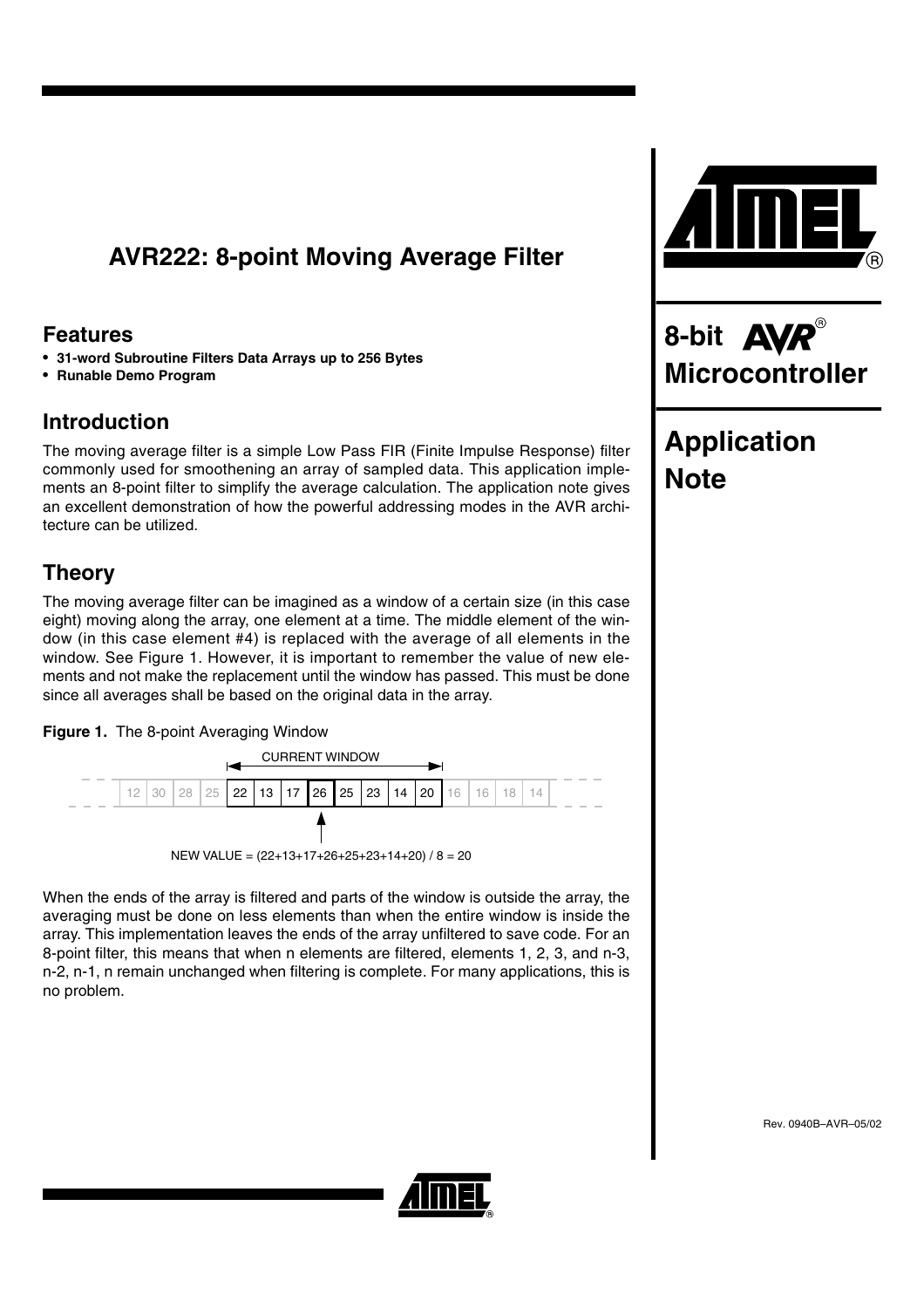

| Implementation                    | The application defines an 8-byte ring buffer (R0 - R7) which always holds the data in<br>the current averaging window. The filter routine calculates the sum of the window and<br>computes the average, which is stored back in the array. The AVR's three pointers are<br>assigned the following functions:<br>Z points to the array element to be replaced. |  |  |
|-----------------------------------|----------------------------------------------------------------------------------------------------------------------------------------------------------------------------------------------------------------------------------------------------------------------------------------------------------------------------------------------------------------|--|--|
|                                   | Y points inside the ring buffer when the sum of the buffer contents is calculated in a<br>program loop.                                                                                                                                                                                                                                                        |  |  |
|                                   | X is the ring pointer which holds the position of new values to the buffer.<br>٠                                                                                                                                                                                                                                                                               |  |  |
| <b>Usage</b>                      | To filter an array in SRAM, use the following procedure:                                                                                                                                                                                                                                                                                                       |  |  |
|                                   | Load ZH with the high address of the first element in the array.<br>1.                                                                                                                                                                                                                                                                                         |  |  |
|                                   | Load ZL with the low address of the first element in the array.<br>2.                                                                                                                                                                                                                                                                                          |  |  |
|                                   | Load the register variable "t_size" with the number of elements in the table.<br>З.<br>Call "mav8".<br>4.                                                                                                                                                                                                                                                      |  |  |
| <b>Algorithm Description</b>      | The following procedure describes how the sorter is implemented on the AVR:                                                                                                                                                                                                                                                                                    |  |  |
| Initialization                    | 1. Clear the X and Y pointers (point to R0).                                                                                                                                                                                                                                                                                                                   |  |  |
|                                   | Fill Ring Buffer Initially:                                                                                                                                                                                                                                                                                                                                    |  |  |
|                                   | Get the SRAM contents at Z and increment Z.<br>1.                                                                                                                                                                                                                                                                                                              |  |  |
|                                   | Store in register at Y and increment Y.<br>2.                                                                                                                                                                                                                                                                                                                  |  |  |
|                                   | 3.<br>If Y not eight, goto Step 2.                                                                                                                                                                                                                                                                                                                             |  |  |
| <b>Find Average</b>               | Clear the 16-bit register variable "AH:AL" (Average Value).<br>1.                                                                                                                                                                                                                                                                                              |  |  |
|                                   | Clear YL (point to R0).<br>2.                                                                                                                                                                                                                                                                                                                                  |  |  |
|                                   | Get the register contents at Y.<br>З.                                                                                                                                                                                                                                                                                                                          |  |  |
|                                   | Add to "AH:AL".<br>4.                                                                                                                                                                                                                                                                                                                                          |  |  |
|                                   | If Y not eight, goto Step 8.<br>5.                                                                                                                                                                                                                                                                                                                             |  |  |
|                                   | Divide "AH:AL" by 8.<br>6.                                                                                                                                                                                                                                                                                                                                     |  |  |
| <b>Write Back Average and Get</b> | Get SRAM contents at Z+5 (Next value to buffer).<br>1.                                                                                                                                                                                                                                                                                                         |  |  |
| <b>Next Value to Buffer</b>       | Store to register at X and increment X.<br>2.                                                                                                                                                                                                                                                                                                                  |  |  |
|                                   | Clear the highest five bits of XL to make it point to the start of the buffer if the end<br>З.<br>is passed.                                                                                                                                                                                                                                                   |  |  |
|                                   | Store AL at Z and increment Z.<br>4.                                                                                                                                                                                                                                                                                                                           |  |  |
|                                   | Decrement "t_size".<br>5.                                                                                                                                                                                                                                                                                                                                      |  |  |
|                                   | If "t_size" is not zero (end of array is reached) goto Step 5.<br>6.                                                                                                                                                                                                                                                                                           |  |  |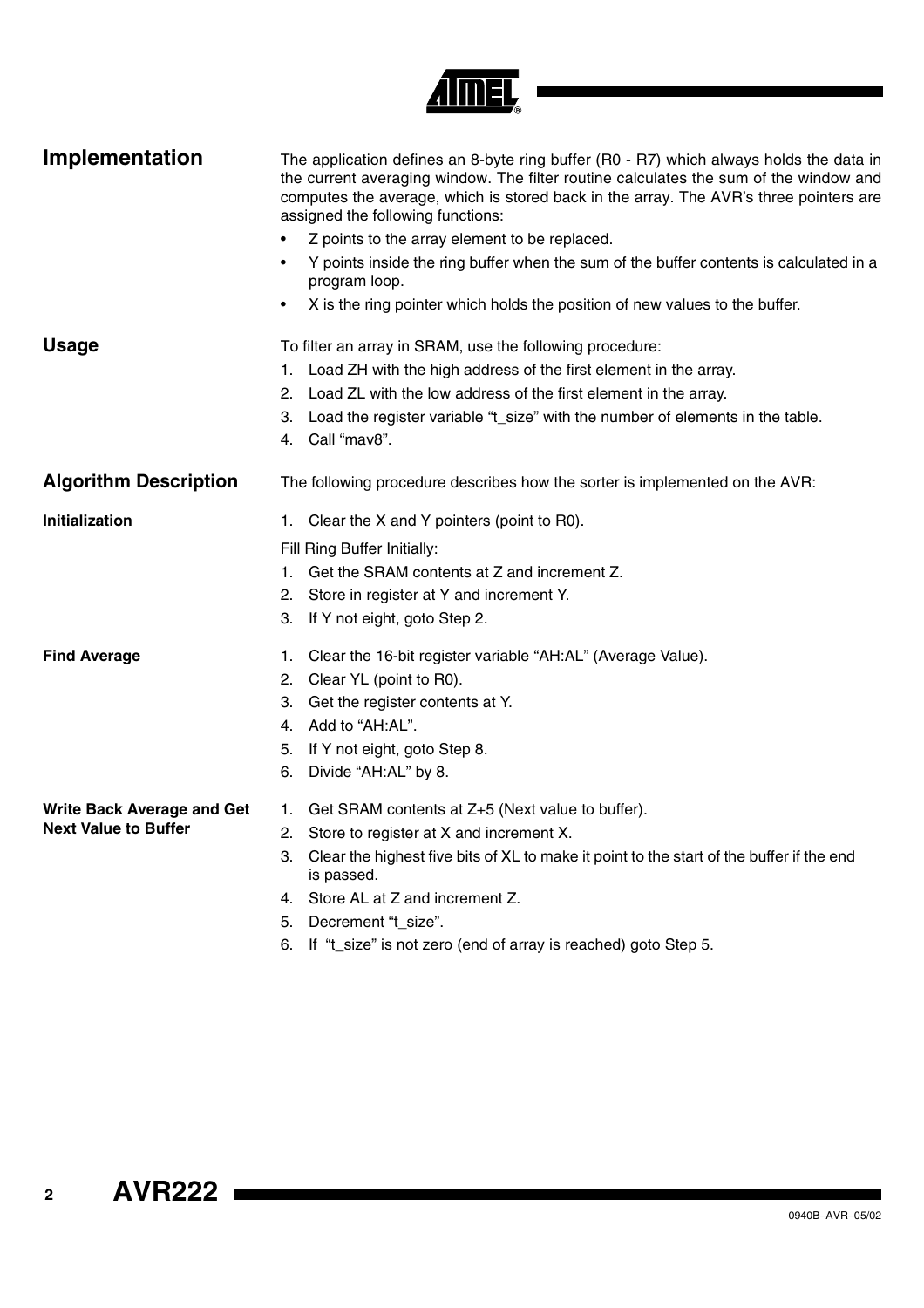**Figure 2.** "mav8" Flow Chart



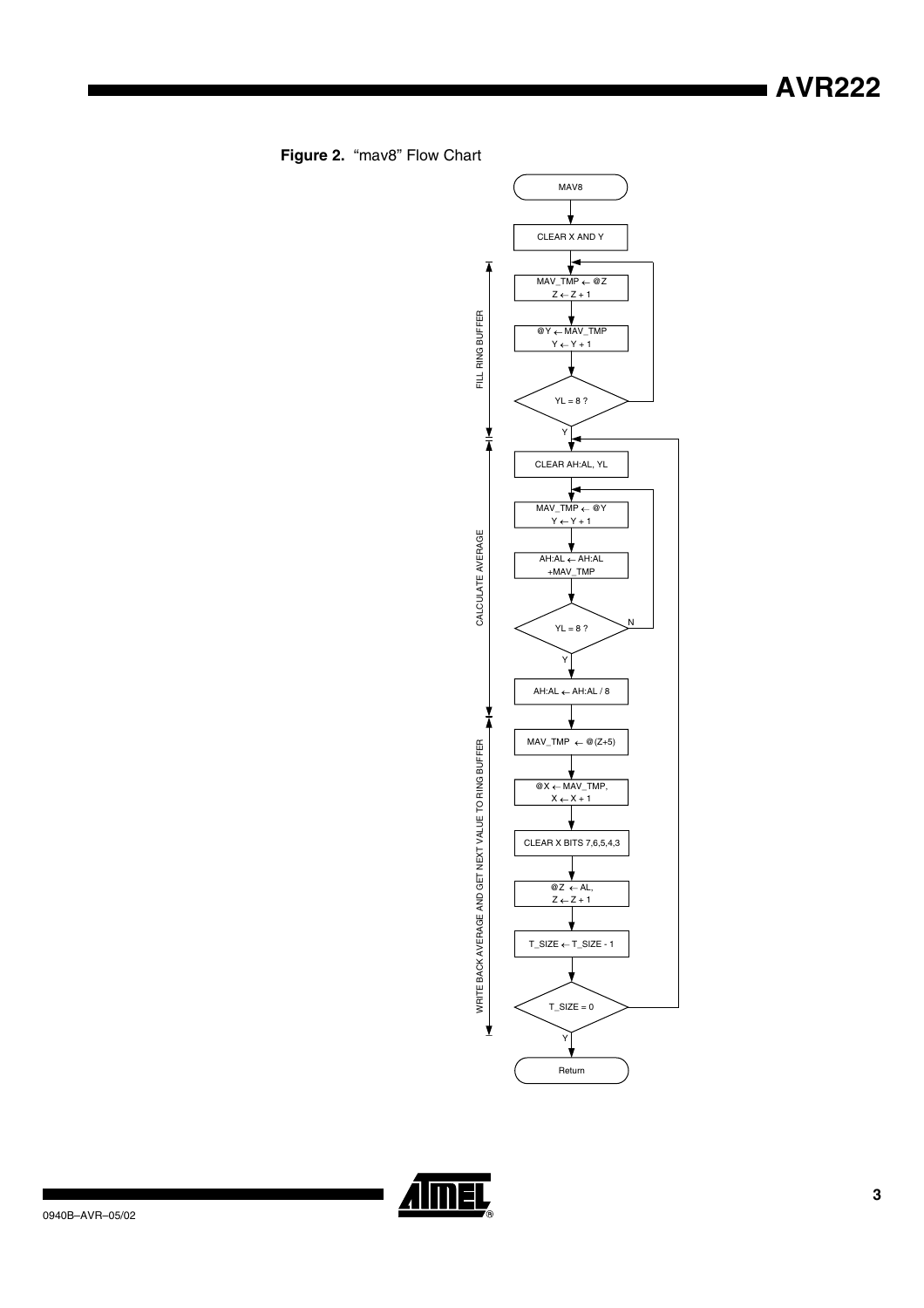

## **Performance**

## **Table 1.** "mav8" Register Usage

| Register        | Input                         | <b>Internal</b>               | Output |
|-----------------|-------------------------------|-------------------------------|--------|
| <b>R0-R7</b>    |                               | <b>Ring Buffer</b>            |        |
| R8              |                               | "mav_tmp" - Temporary Storage |        |
| R9              |                               | "AL" - Average Low Byte       |        |
| R <sub>10</sub> |                               | "AH" - Average High Byte      |        |
| R <sub>16</sub> | "t size" – Number of Elements | "t_size" – Loop Counter       |        |
| R <sub>26</sub> |                               | XL                            |        |
| R27             |                               | XH                            |        |
| R <sub>28</sub> |                               | YL                            |        |
| R <sub>29</sub> |                               | YH.                           |        |
| R <sub>30</sub> | Z - Address of First Element  | ZL                            |        |
| R31             | Z – Address of First Element  | ΖH                            |        |

## Table 2. "mav8" Performance Figures<sup>[\(1\)](#page-3-0)</sup>

| <b>Parameter</b>         | Value                                                     |                                 |  |
|--------------------------|-----------------------------------------------------------|---------------------------------|--|
| Code Size (Words)        | $30 +$ return                                             |                                 |  |
| Execution Time (Cycles)  |                                                           | $59 + 75$ x (SIZE - 7) + return |  |
| <b>Register Usage</b>    | Low Registers<br><b>High Registers</b><br><b>Pointers</b> | :11<br>:1<br>:X, Y, Z           |  |
| Interrupts Usage         | None                                                      |                                 |  |
| <b>Peripherals Usage</b> | None                                                      |                                 |  |

<span id="page-3-0"></span>Note: 1. SIZE = Number of bytes to filter

## **Test/Example Program**

"avr222.asm" contains a test program which copies 60 bytes of random data from the Program memory to SRAM and calls "mav8" to filter the data. The test program is well suited for running under the AVR Studio<sup>®</sup>.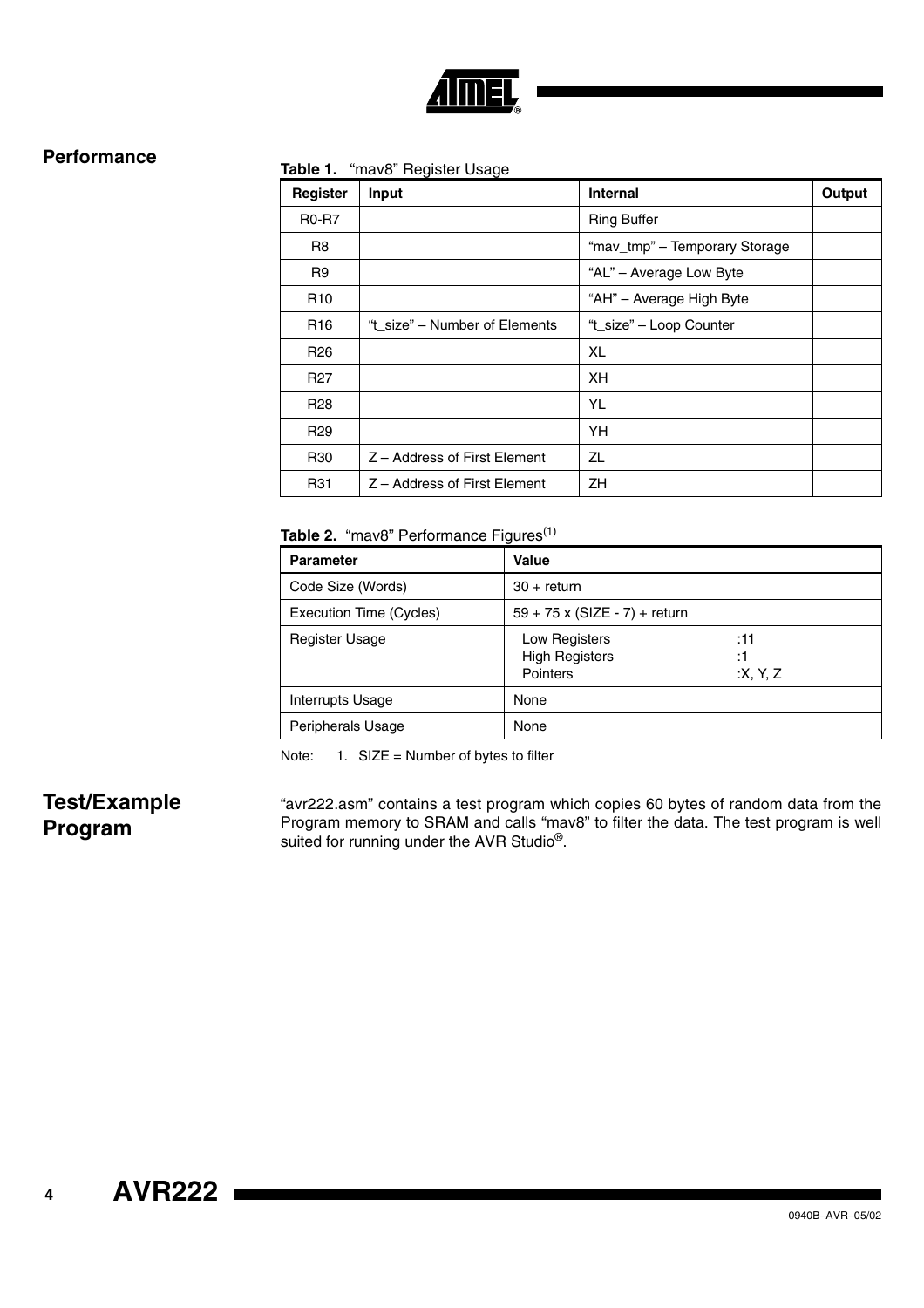